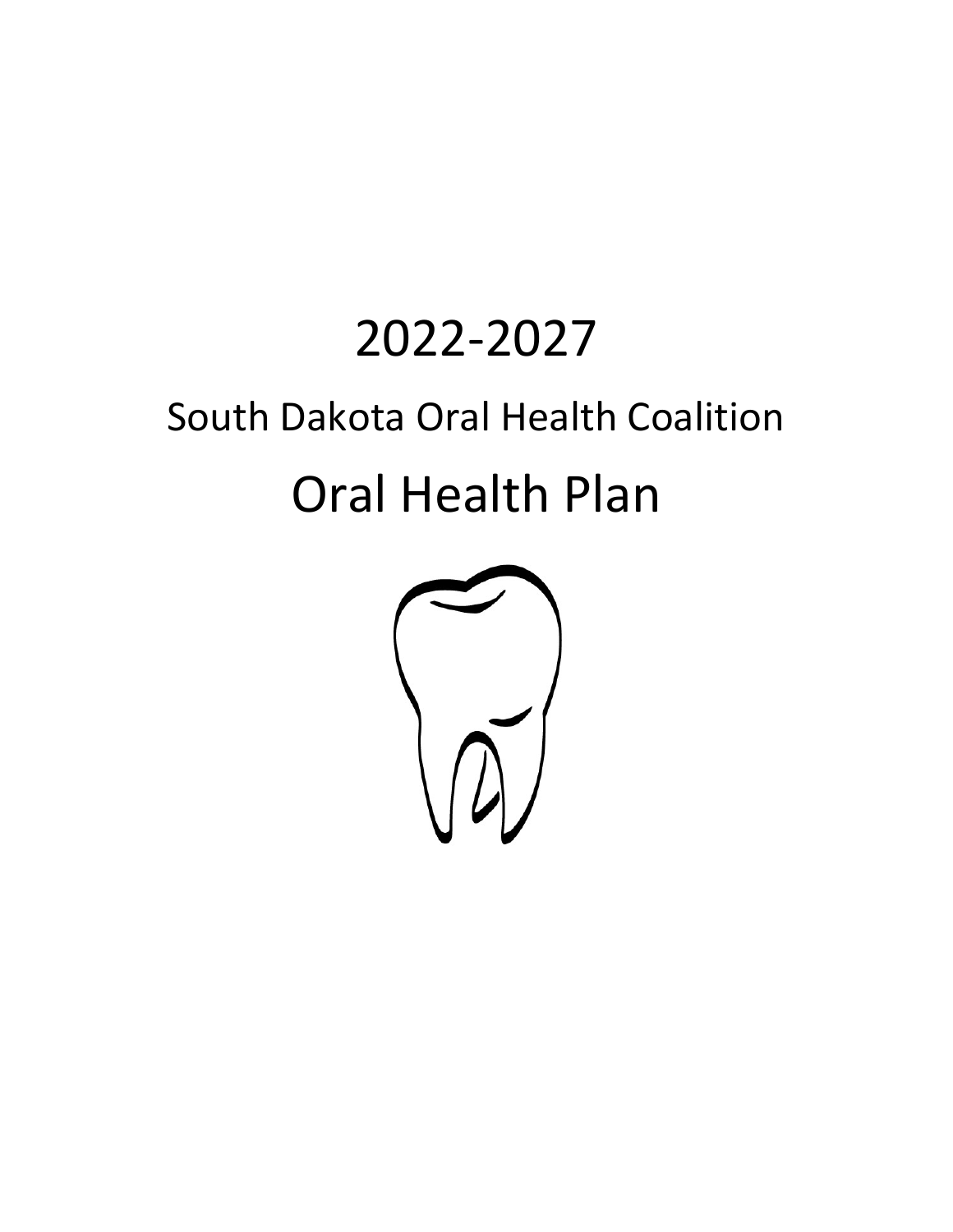# **Introduction**

The South Dakota Oral Health Coalition is pleased to release the South Dakota Oral Health Plan for 2022-2027. Oral health is an essential component of systemic health and quality of life for all South Dakotans. By establishing strong collaborations, partners can accomplish the strategies outlined in the South Dakota Oral Health Plan and improve oral health outcomes.

The South Dakota Oral Health Coalition was formed in 2002. The Coalition consists of a diverse group of individuals and organizations that advocate for policies and funding for programs that will improve the state's oral and systemic health status, especially for those most vulnerable. This group is comprised of representatives from nonprofit organizations, associations, government, and the private sector. These representatives facilitate efforts to collect data, report progress, and assist with ongoing leadership of Coalition efforts.

The South Dakota Oral Health Coalition created this document to promote oral health literacy, prevention, equity, and access. Through its use of evidence-based strategies, the following plan outlines a collaborative approach to prevent and reduce the burden of oral health diseases. The Plan's success depends on involvement from a broad range of partner organizations. The document serves as a useful tool for all stakeholders interested in oral health across our state.

# **Mission**

Working together to reduce oral health disparities and prevent oral disease.

## **Vision**

For all South Dakotans to embrace oral health as a critical component of systemic health and well-being and quality of life throughout the life span.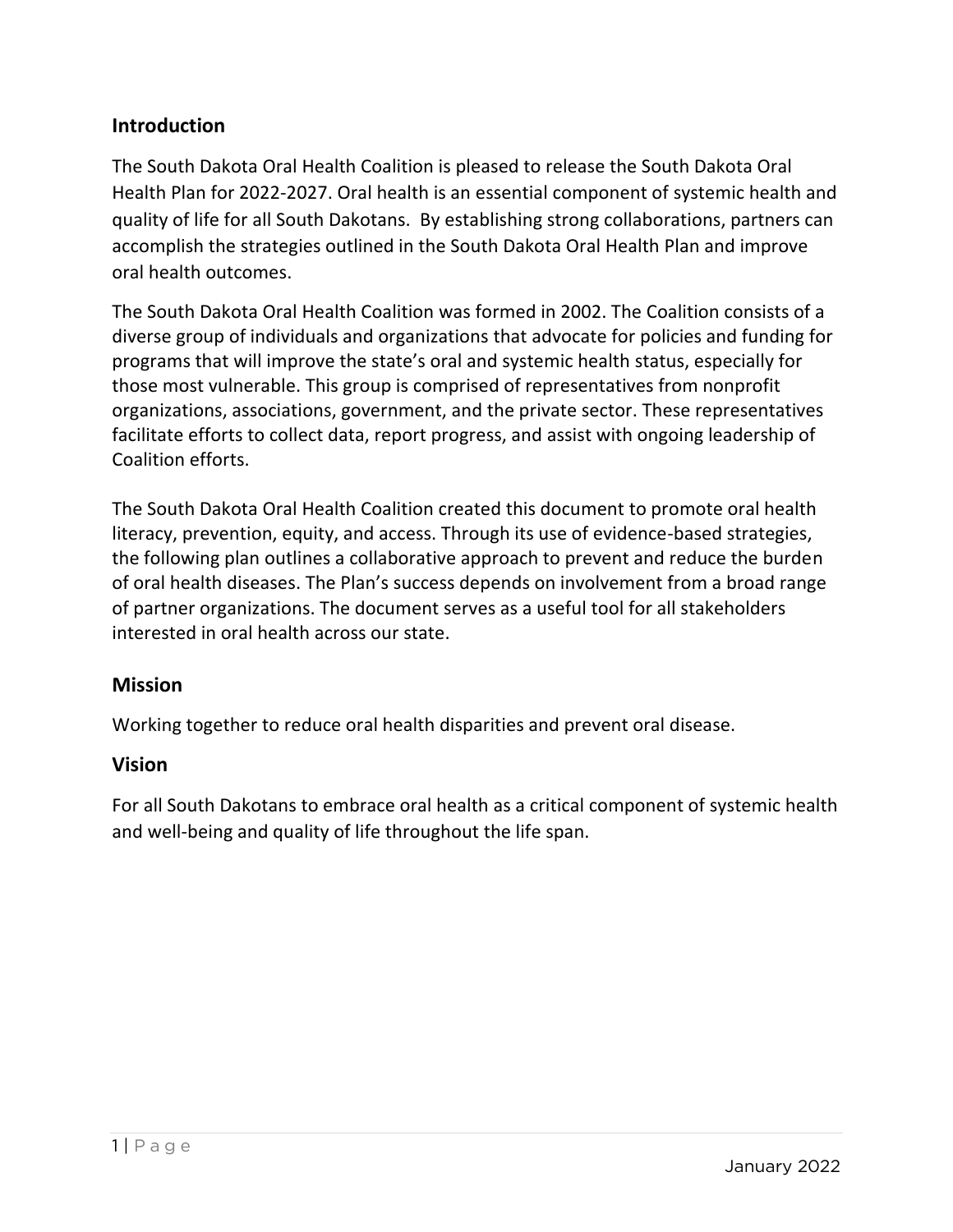# **Guiding Principles**

The South Dakota Oral Health Plan goals, objectives, and strategies have been built by South Dakota professionals, leaders, and volunteer advocates committed to meeting the challenges of assuring a healthy South Dakota.

The guiding principles of this group include:

- Advocating for oral health education, prevention, access, equity, and best practices as part of ongoing work and efforts in our respective areas of influence.
- Supporting initiatives, policies, and actions that improve oral and systemic health.
- Promoting evidence-based and culturally appropriate activities related to oral health messaging and treatment.
- Engaging families and individuals in making healthy decisions that result in achieving optimal oral and systemic health.
- Providing data, information, guidance, and advocacy in moving the goals of the South Dakota Oral Health Plan forward.
- Engaging and encouraging community groups, policy leaders, professionals, and public and private sector representatives to share the responsibility for the oral health needs of all.

## **Definitions**

**CHW**- community health worker

**CMS 416**- Medicaid Annual Early and Periodic Screening, Diagnostic, and Treatment (EPSDT) Participation Report

**YRBS**- Youth Risk Behavior Survey

**CDC**- Centers for Disease Control and Prevention

**PRAMS**- Pregnancy Risk Assessment Monitoring System

**HPI**- American Dental Association Health Policy Institute

**FQHC**- Federally Qualified Healthcare Center

**Safety net clinic**- Clinics that by mission or obligation provide oral healthcare for individuals regardless of their ability to pay for services or insurance status., e.g., community health centers (FQHC), St. Francis Mission or Delta Dental Mobile Program.

**FFY**-Federal fiscal year (October 1 to September 30)

**SDF**- Silver diamine fluoride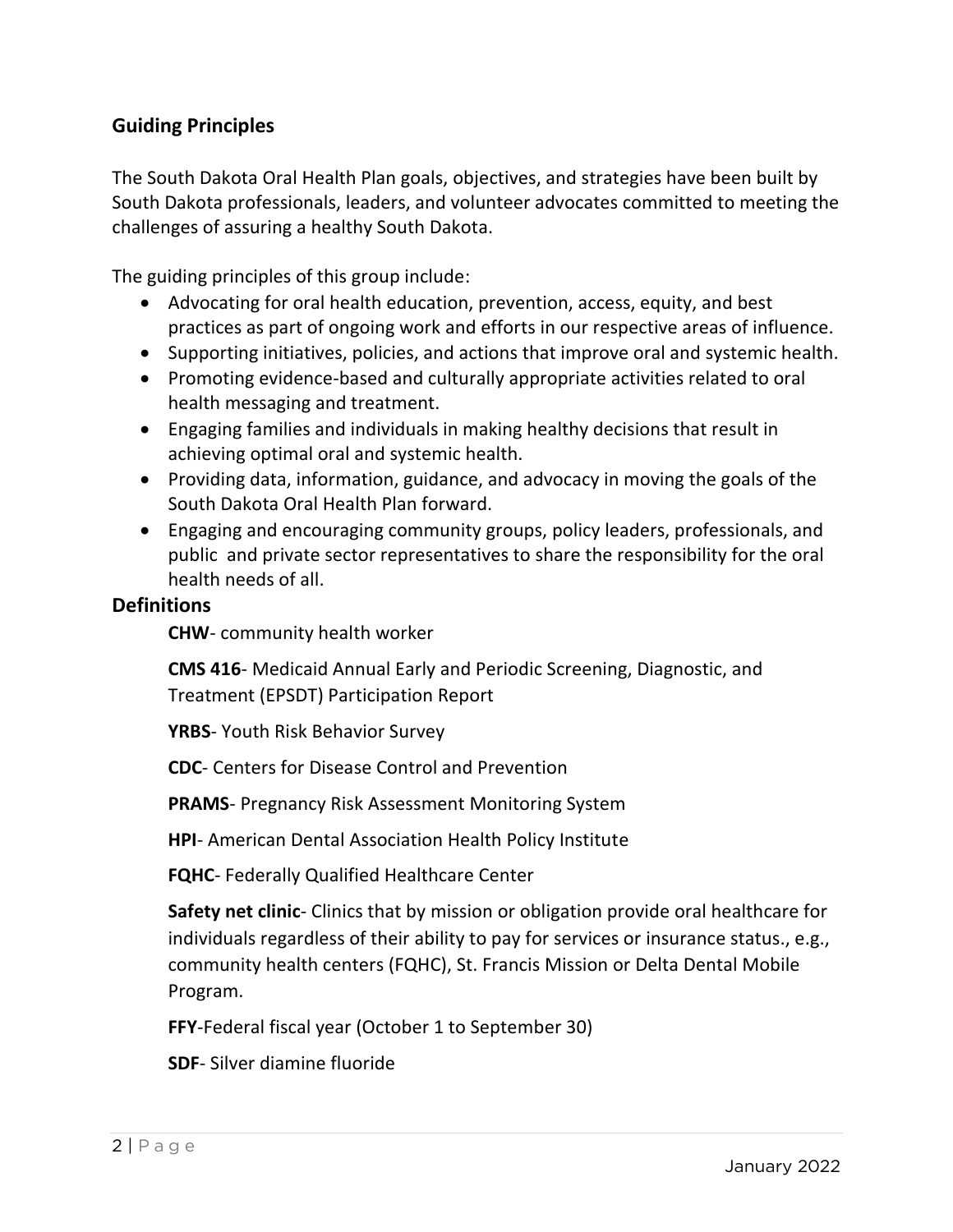# **Summary of Plan**

# **I. Goal: Improve Oral Health Literacy and Awareness**

#### **Objectives**

- 1.1. Identify and train community champions for oral health (e.g., teachers, nurses, CHW).
- 1.2. Increase percent of 1 to 2 year old, who have a dental visit from 36% to 45% by end of year 2027. 1
- 1.3. Promote oral cancer awareness in South Dakota.

#### **Strategies**

- A. Promote age 1 dental visits.
- B. Conduct care coordination outreach for Medicaid participants at age 13 months with no dental visit.
- C. Promote Children's Dental Health Month activities.
- D. Pursue oral health in paraprofessional/professional health curriculums.
- E. Identify and educate champions to promote oral health in different settings and populations.
- F. Promote early detection of oral and pharyngeal cancer through promotional campaigns.

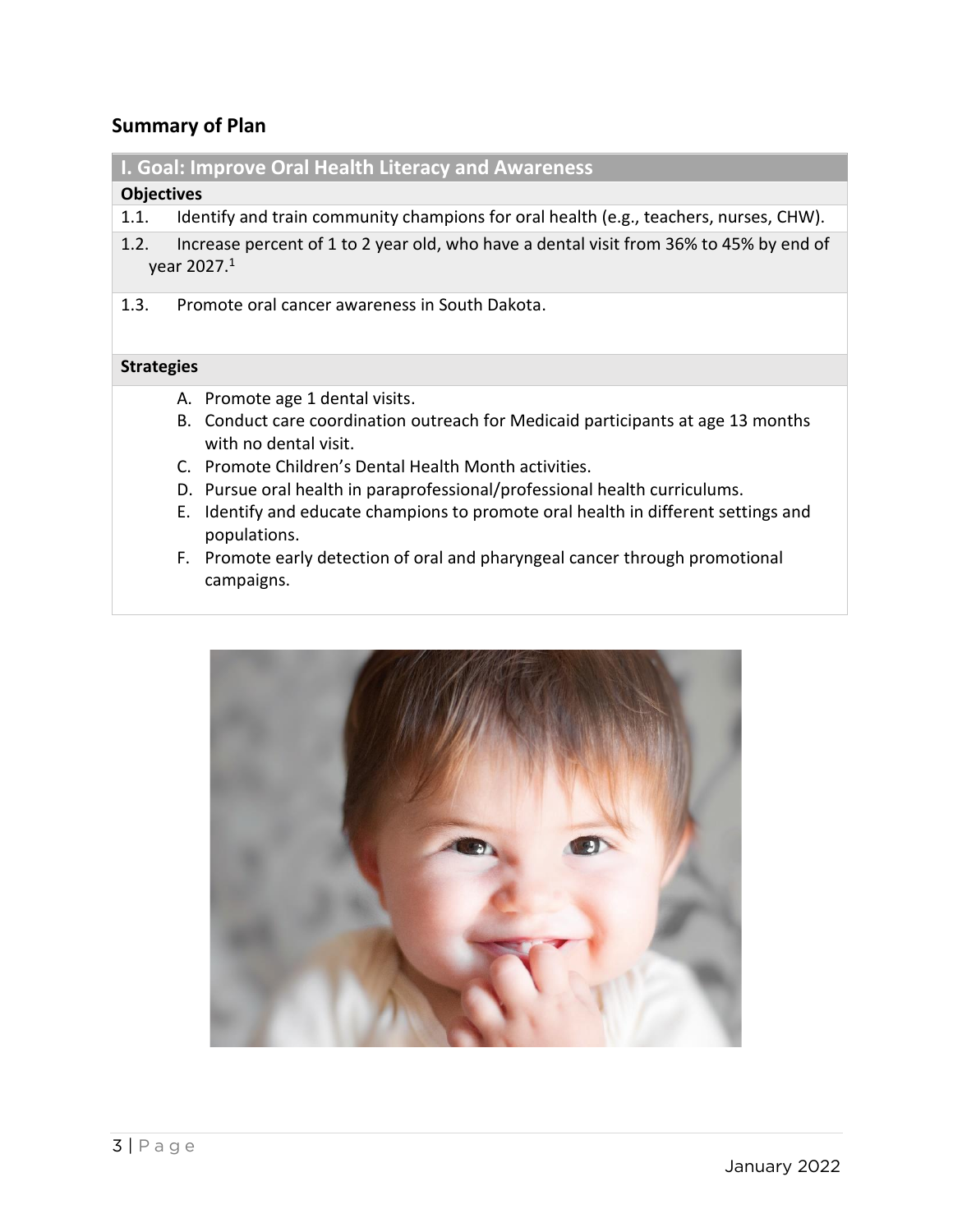## **II. Goal: Prevent Oral Diseases**

#### **Objectives**

2.1. Decrease youth consumption of sugar-sweetened beverages from 12.8% to 12% and pop from 14.4% to 14% remaining below the national average from 2019 YRBS data report by end of year 2027. 2

2.2. Maintain the percentage of SD population on community water systems receiving optimal water fluoridation (93.7%, 2018)<sup>3</sup>

2.3. Increase percent of mothers that had their teeth cleaned during pregnancy from (2018 PRAMS) 49% to 54% by end of year 2027. 4

#### **Strategies**

- A. Advocate for optimal water fluoridation.
- B. Promote oral health services for pregnant women.
- C. Support education efforts of dental providers, medical prenatal care providers and pregnant women on guidance for prenatal oral health care.
- D. Advocate for low-sugar drinks in schools and after school programs.
- E. Identify population groups with the highest level of sugar sweetened beverage/pop consumption and focus on education for those groups.
- F. Collaborate with Head Start and WIC programs to educate families on oral health.

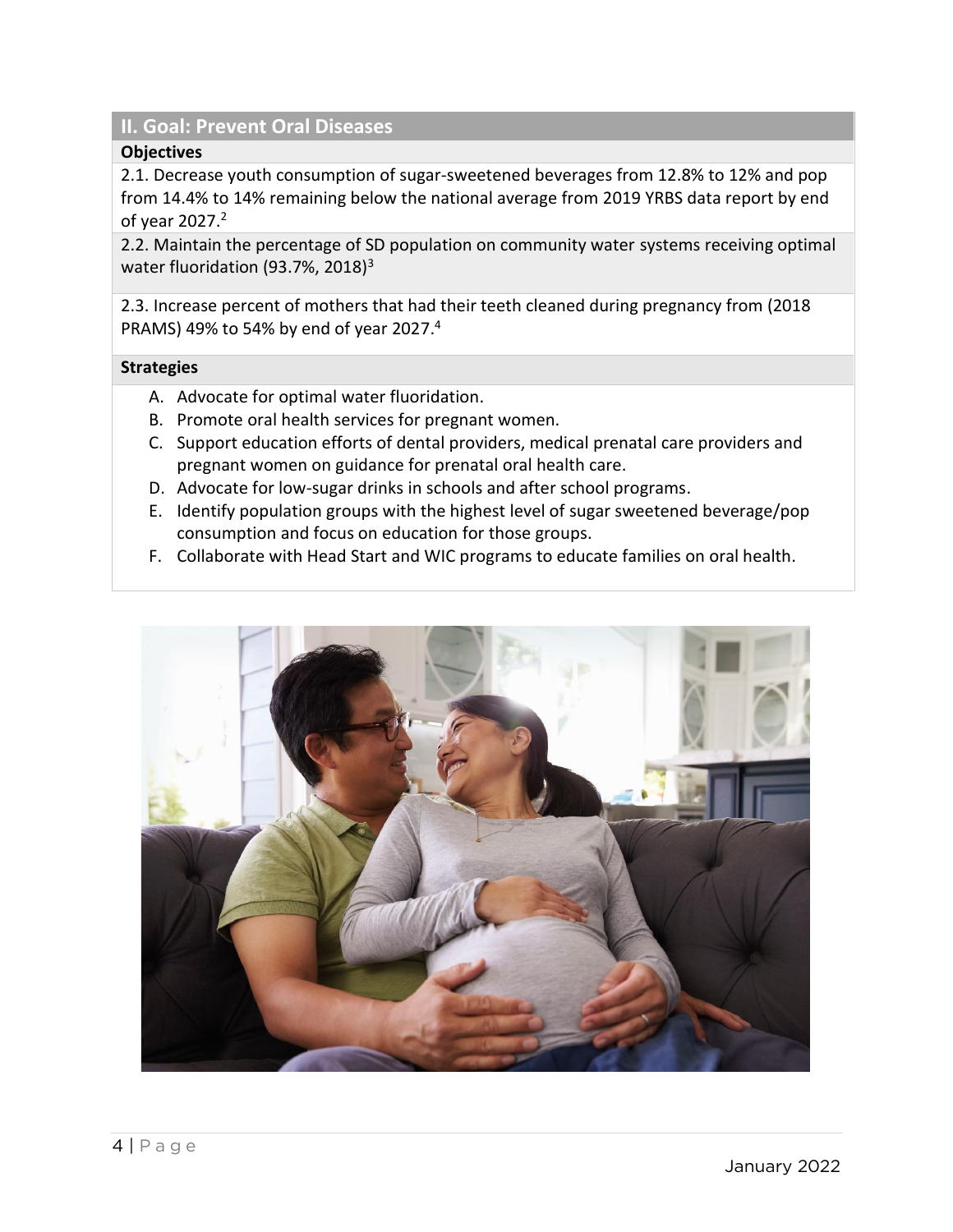# **III. Goal: Increase the availability, accessibility, and utilization of oral health services**

## **Objectives**

3.1. Increase the percent of 0–21 year-old Medicaid participants who utilize the oral health system from 49% to 52% by end of year 2027. 5

3.2. Increase the proportion of 6-14 year-old Medicaid participants who had a dental sealant on a permanent tooth from 25% to 28% by end of year 2027.<sup>6</sup>

3.3. Increase the number of dentists per 100,000 people from 50 to 53 per 100,000 people by end of year of 2027. 7

## **Strategies**

- A. Support the continuation of community prevention outreach clinics.
- B. Advocate for rural dental clinics in retention and recruitment efforts.
- C. Advocate for access to care for low-income individuals.
- D. Create campaign to increase the number of private practice dentists that actively provide care for the Medicaid population.
- E. Educate and advocate for the use of teledentistry.
- F. Support safety net clinics int their efforts to continue to provide services for children in underserved areas.
- G. Advocate for dental Medicaid rates for surgical/hospital facilities to be equitable to nondental rates.
- H. Advocate to increase silver diamine fluoride (SDF) application by dental professionals.
- I. Advocate to expand scope of practice for Registered Dental Hygienists and Registered Dental Assistants to perform reversible procedures.
- J. Support enhanced benefit coverage by Medicaid based on risk assessment.
- K. Advocate for the training and use of Community Health Workers.
- L. Promote charitable oral health events.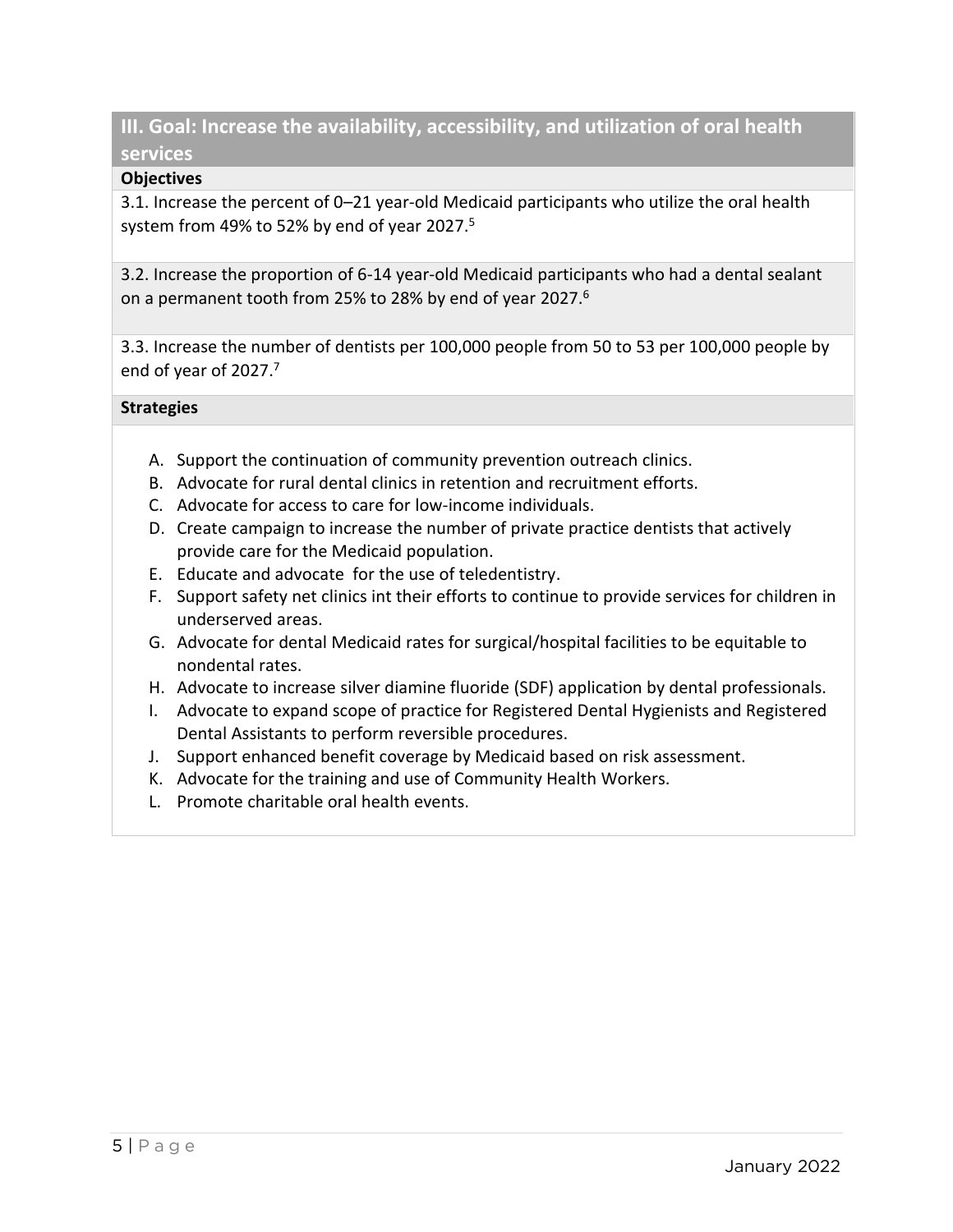# **IV. Coordinate State Oral Health Efforts**

## **Objectives**

4.1. Promote inclusion of oral health as part of community health plans and state strategic plans.

4.2. Reimplement 3<sup>rd</sup> grade survey.

Resume collecting

- Percent of third graders that have caries experience (treated or untreated tooth decay)
- Percent of third graders that have dental sealants on permanent molars.

4.3. Create state oral health surveillance system report card to include measures within the oral health plan.

## **Strategies:**

- A. Oral Health Coalition members conduct 3<sup>rd</sup> grade survey.
- B. Collaborate with stakeholders to share oral health measures.
- C. Advocate for inclusion of oral health as part of community/state health plans.
- D. Advocate for development/implementation of an oral health surveillance system in the state.
- E. Build consensus around appropriate oral health care for families, including standard messaging from all South Dakota oral health organizations.
- F. Share SD Oral Health Plan with other healthcare coalitions, e.g., SD Diabetes Coalition, SD Tobacco Coalition.

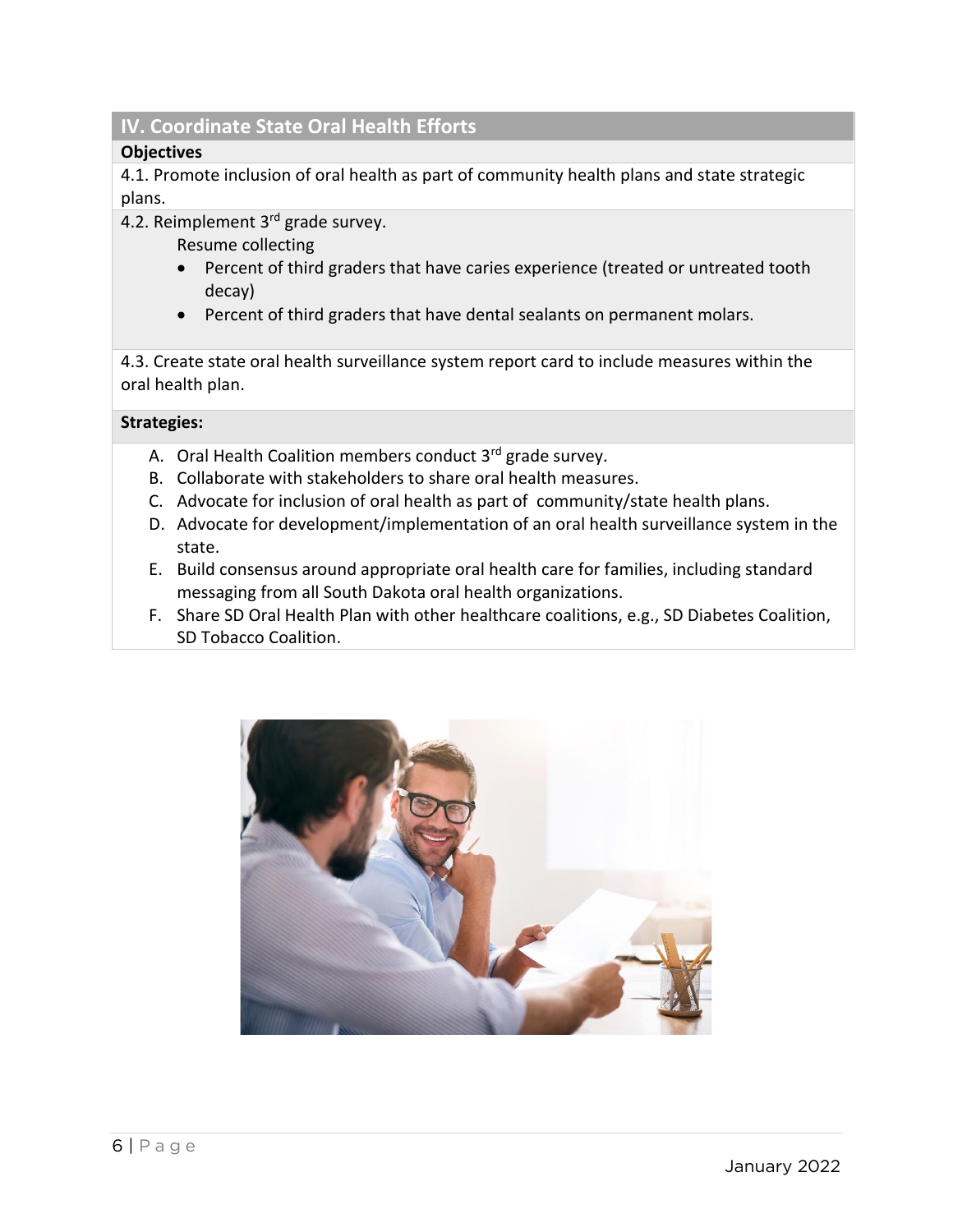#### References

- 1. Early and Periodic Screening, Diagnostic and Treatment. November 12, 2020. FY 2019 Data: 2019EPSDT\_StateRpt\_20201112 South Dakota [xlsx]. [https://www.medicaid.gov/medicaid/benefits/early-and-periodic-screening-diagnostic-and](https://www.medicaid.gov/medicaid/benefits/early-and-periodic-screening-diagnostic-and-treatment/index.html)[treatment/index.html](https://www.medicaid.gov/medicaid/benefits/early-and-periodic-screening-diagnostic-and-treatment/index.html)
- 2. South Dakota Department of Health. 2019. South Dakota youth Risk Behavior Survey Summary. [https://doh.sd.gov/documents/statistics/YRBS\\_2009-2019\\_Summary.pdf](https://doh.sd.gov/documents/statistics/YRBS_2009-2019_Summary.pdf)
- 3. Centers for Disease Control and Prevention. September 8, 2020. 2018 State Fluoridation Percentage Calculations and States Ranked by Fluoridation Percentage. [https://www.cdc.gov/fluoridation/statistics/2018stats.htm?web=1&wdLOR=c19537CB0-D2B2-](https://www.cdc.gov/fluoridation/statistics/2018stats.htm?web=1&wdLOR=c19537CB0-D2B2-40A7-B955-B3790A31F7A6) [40A7-B955-B3790A31F7A6](https://www.cdc.gov/fluoridation/statistics/2018stats.htm?web=1&wdLOR=c19537CB0-D2B2-40A7-B955-B3790A31F7A6)
- 4. South Dakota Department of Health. 2018. Pregnancy Risk Assessment Monitoring System. [https://doh.sd.gov/documents/statistics/2018\\_PRAMS\\_Report.pdf](https://doh.sd.gov/documents/statistics/2018_PRAMS_Report.pdf)
- 5. Early and Periodic Screening, Diagnostic and Treatment. November 12, 2020. FY 2019 Data: 2019EPSDT\_StateRpt\_20201112 South Dakota [xlsx]. [https://www.medicaid.gov/medicaid/benefits/early-and-periodic-screening-diagnostic-and](https://www.medicaid.gov/medicaid/benefits/early-and-periodic-screening-diagnostic-and-treatment/index.html)[treatment/index.html](https://www.medicaid.gov/medicaid/benefits/early-and-periodic-screening-diagnostic-and-treatment/index.html)
- 6. Early and Periodic Screening, Diagnostic and Treatment. November 12, 2020. FY 2019 Data: 2019EPSDT\_StateRpt\_20201112 South Dakota [xlsx]. [https://www.medicaid.gov/medicaid/benefits/early-and-periodic-screening-diagnostic-and](https://www.medicaid.gov/medicaid/benefits/early-and-periodic-screening-diagnostic-and-treatment/index.html)[treatment/index.html](https://www.medicaid.gov/medicaid/benefits/early-and-periodic-screening-diagnostic-and-treatment/index.html)
- 7. American Dental Association. May 4, 2021. Supply of dentists in the U.S.: 2001-2020 [xlsx]. <https://www.ada.org/resources/research/health-policy-institute/dentist-workforce>